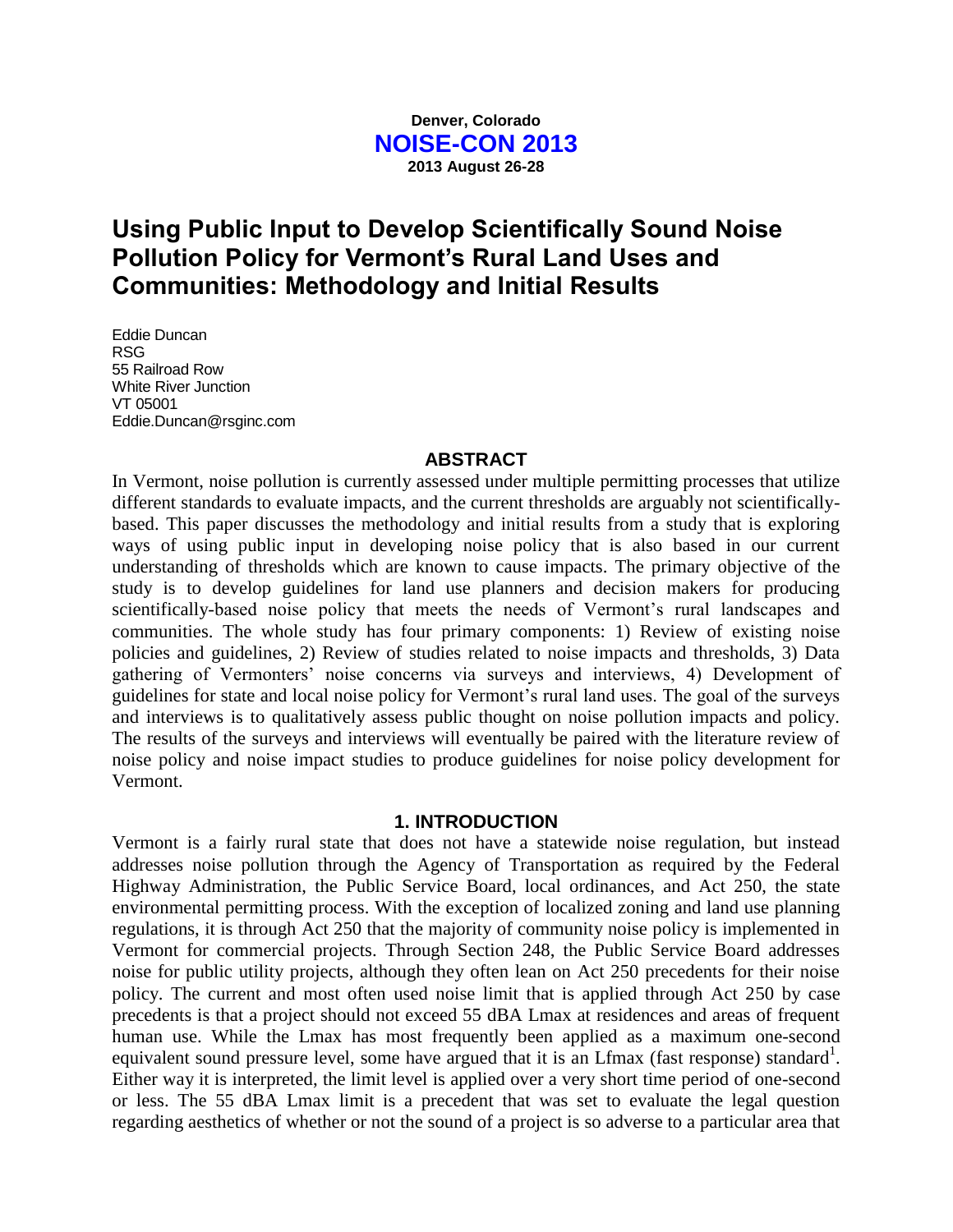it offends the sensibilities of the average person<sup>2</sup>. That is, a one-second (or less) sound level of 55 dBA is considered shocking and offensive to the average person. The limit as it is applied in Vermont finds its origin in the EPA's "Information on Levels of Environmental Noise, Requisite to Protect Public Health and Welfare with an Adequate Margin of Safety" document in which a recommended outdoor guideline for "Residential with Outside Space and Farm Residences" is listed as 55 dBA Ldn which is said to protect against both hearing loss and activity interference<sup>3</sup>. When this limit was first applied in Act 250, the 55 dBA day-night level was changed to a 55 dBA Lmax limit with the governing body unknowingly throwing out the basis for the 55 dBA Ldn EPA guideline. It is not clear why this change was made, but it could potentially be traced back to a simple miscommunication between the project applicant and the governing body when the project applicant proposed a finding that they agree to limit noise at surrounding residences to "...no more than 55 dBA..." with no metric or parameter defined in the proposed finding<sup>4</sup>. A simple and reasonable interpretation by a lay-person of "no more than 55 dBA" is a maximum limit of 55 dBA applied for any one-second period. With the change from the 55 dBA Ldn EPA guideline to the 55 dBA Lmax limit, the standard applied to most environmental permits in Vermont is no longer based in science.

The current limit may not be protective enough or it may be too restrictive for development. Without evaluating whether the current limit is too restrictive or not protective enough, this initial study, which is still being conducted, considers via literature review, current scientific understanding of how noise impacts people and the environment. The primary impacts identified in the literature review include sleep disturbance, cardiovascular effects, cognitive impairment, hearing loss, varying levels of annoyance, speech interference, and ecological and wildlife impacts. This initial study seeks to understand the type of noise pollution policy that would best meet expressed needs of the public through qualitative surveys and interviews that inquire about the identified impacts for different rural land uses. The survey work is nearly complete and is introduced in this paper. The interviews are yet to be completed and are not discussed here.

# **2. SURVEY DISCUSSION**

# **A. Survey Platform & Distribution**

The survey was developed on a commercially available online survey platform and distributed to a variety of organizations in Vermont which include regular citizens, professional planners, attorneys, businesses, environmental and preservation organizations, and community organizations. The survey went out over 17 distribution campaigns and a link to the survey was provided over email lists, social media, and printed newsletters.

# **B. Survey Design**

The survey is divided into four sections:

- 1. Potential noise impacts and policy protection
- 2. Regulation of noise generated at variety of rural land uses and received by a variety of land uses
- 3. General questions regarding environmental impacts, noise, and regulations
- 4. Standard demographic questions

The first section of the survey seeks to understand how important it is to have noise pollution policy protect against different potential impacts and whether or not the importance changes based on different receiving lands. The respondents are first provided definitions to each of the potential impacts. They are then asked a series of questions similar to the one shown in Figure 1 for four types of receiving lands including:

• Rural, out-of-town, or country residences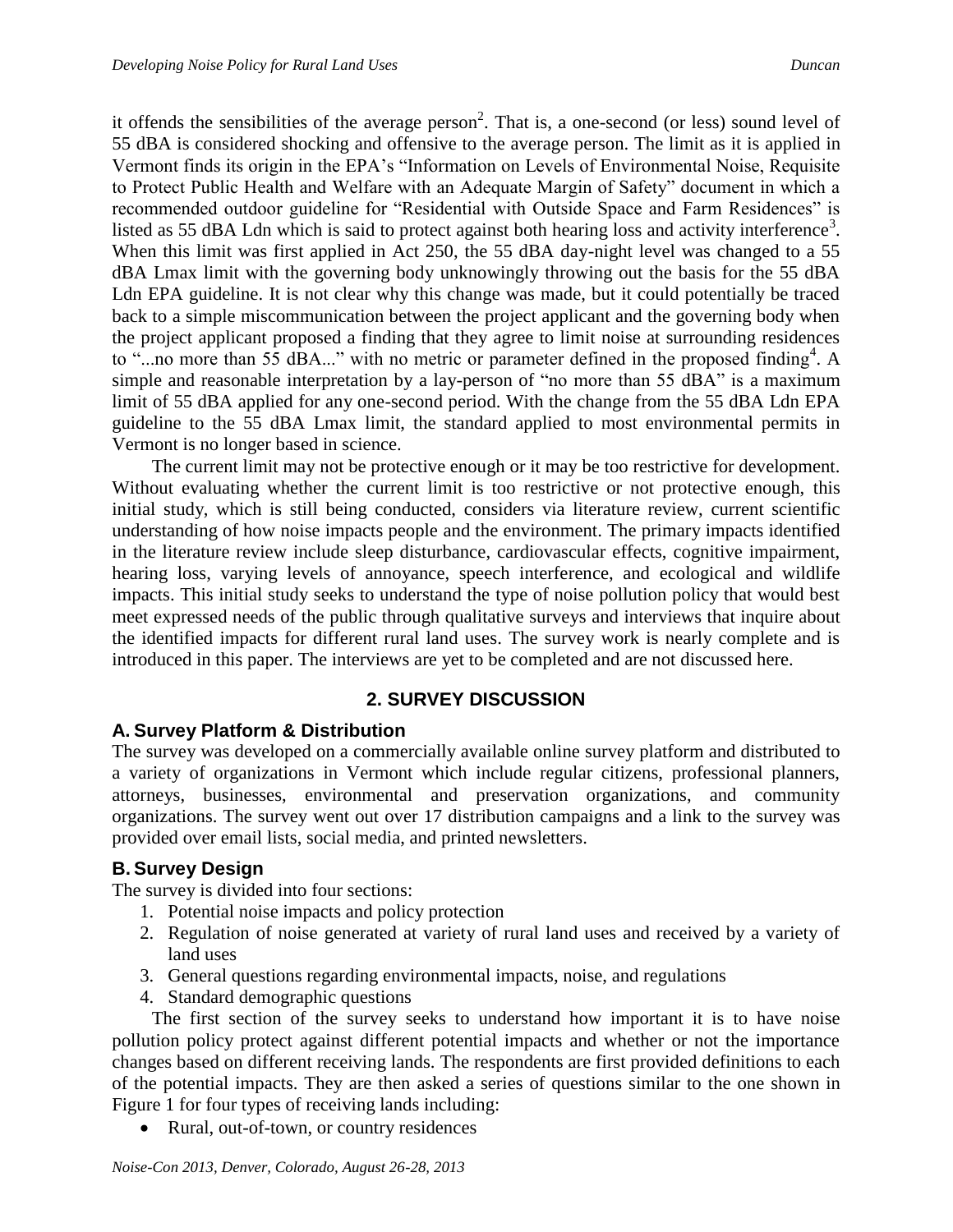- In-town or in-village residences
- Outdoor recreational areas with primarily non-motorized uses
- Protected areas

For the purposes of this study, protected areas are defined as a location that has some degree of protection due to its natural or cultural value with some examples provided such as conserved lands, wildlife refugees, local, state or national forests or parks. Examples are also provided for outdoor recreational areas with primarily non-motorized uses which included campgrounds, trails, swimming areas, canoe/kayaking areas, and picnic areas.

| 1. At a rural, out-of-town, or country residence, how important is it for either local or state environmental<br>regulation or policy to protect against the following potential noise impacts: |                      |                                |                             |                       |                            |  |  |
|-------------------------------------------------------------------------------------------------------------------------------------------------------------------------------------------------|----------------------|--------------------------------|-----------------------------|-----------------------|----------------------------|--|--|
|                                                                                                                                                                                                 | 0 (Not<br>Important) | 1 (Only Slightly<br>Important) | 2 (Moderately<br>Important) | 3 (Very<br>Important) | 4 (Extremely<br>Important) |  |  |
| Cardiovascular Effects                                                                                                                                                                          |                      |                                |                             |                       |                            |  |  |
| Cognitive Impairment                                                                                                                                                                            | ⋒                    |                                |                             |                       |                            |  |  |
| Speech Interference Outside<br>a Residence                                                                                                                                                      |                      |                                |                             |                       |                            |  |  |
| Speech Interference Inside a<br>Residence                                                                                                                                                       |                      |                                |                             |                       |                            |  |  |
| <b>Hearing Loss</b>                                                                                                                                                                             | ⋒                    |                                |                             |                       |                            |  |  |
| Sleep Disturbance                                                                                                                                                                               | ⋒                    |                                |                             |                       |                            |  |  |
| Ecological & Wildlife Impacts                                                                                                                                                                   | ⋒                    |                                |                             |                       |                            |  |  |
| <b>Slight Annovance</b>                                                                                                                                                                         |                      |                                |                             |                       |                            |  |  |
| Moderate Annoyance                                                                                                                                                                              | ⋒                    |                                |                             |                       |                            |  |  |
| Significant Annoyance                                                                                                                                                                           |                      |                                |                             |                       |                            |  |  |

**Figure 1:** Example survey question from the first section of the survey on potential noise impacts and policy protection.

The second section of the survey looks at whether noise limits should vary depending on the specific land use generating the noise and the specific land use receiving the noise. This is done by asking what qualitative level of noise should a variety of land uses be allowed to project onto the four types of receiving lands used in the first section of the survey. The specific noise generating land uses that were evaluated are shown in the example question in Figure 2.

|                                                                                                                      | 0 (Not<br>Audible) | 1<br>(Very<br>Quiet) | $\overline{2}$<br>(Quiet/Lightly)<br>Noisy) | $\overline{\mathbf{3}}$<br>(Moderately<br>Noisy) | $\overline{4}$<br>(Highly<br>Noisy) |
|----------------------------------------------------------------------------------------------------------------------|--------------------|----------------------|---------------------------------------------|--------------------------------------------------|-------------------------------------|
| Industry/Factory                                                                                                     | ◉                  | $\odot$              | ⋒                                           | ∩                                                | $\odot$                             |
| Agriculture                                                                                                          | $\odot$            | $\odot$              |                                             | ∩                                                | $\odot$                             |
| Forestry & Forestry Products                                                                                         | ∩                  | $\odot$              |                                             | ∩                                                | ∩                                   |
| <b>Wind Power Projects</b>                                                                                           | $\odot$            | $\odot$              |                                             | $\odot$                                          | $\odot$                             |
| Power Plants, Substations, & Utilities                                                                               | ⊙                  | $\odot$              | ⋒                                           | ⋒                                                | ∩                                   |
| Rock Quarries/Sand & Gravel Operations                                                                               | $\odot$            | $\odot$              |                                             | $\odot$                                          | ∩                                   |
| Commercial Development (i.e. gas stations, banks,<br>stores, etc.)                                                   | ⋒                  | $\odot$              | ⋒                                           | ⋒                                                | ⋒                                   |
| <b>Office Buildings</b>                                                                                              | $\odot$            | $\odot$              |                                             | $\odot$                                          | $\odot$                             |
| Outdoor Recreational Areas with Motorized Uses (i.e.<br>snowmobiles, ATVs, power boats, etc.)                        |                    | ∩                    |                                             | ⋒                                                | €                                   |
| Outdoor Recreational Areas with Non-Motorized Uses (i.e.<br>playgrounds, hiking/skiing trails, swimming areas, etc.) | $\odot$            | ∩                    |                                             |                                                  | ⋒                                   |
| Gun Clubs & Firing Ranges                                                                                            | ⊙                  | ◉                    | ⋒                                           | ⋒                                                | C                                   |

**Figure 2:** Example survey question from the second section of the survey on the regulation of noise generated at variety of rural land uses and received by a variety of land uses.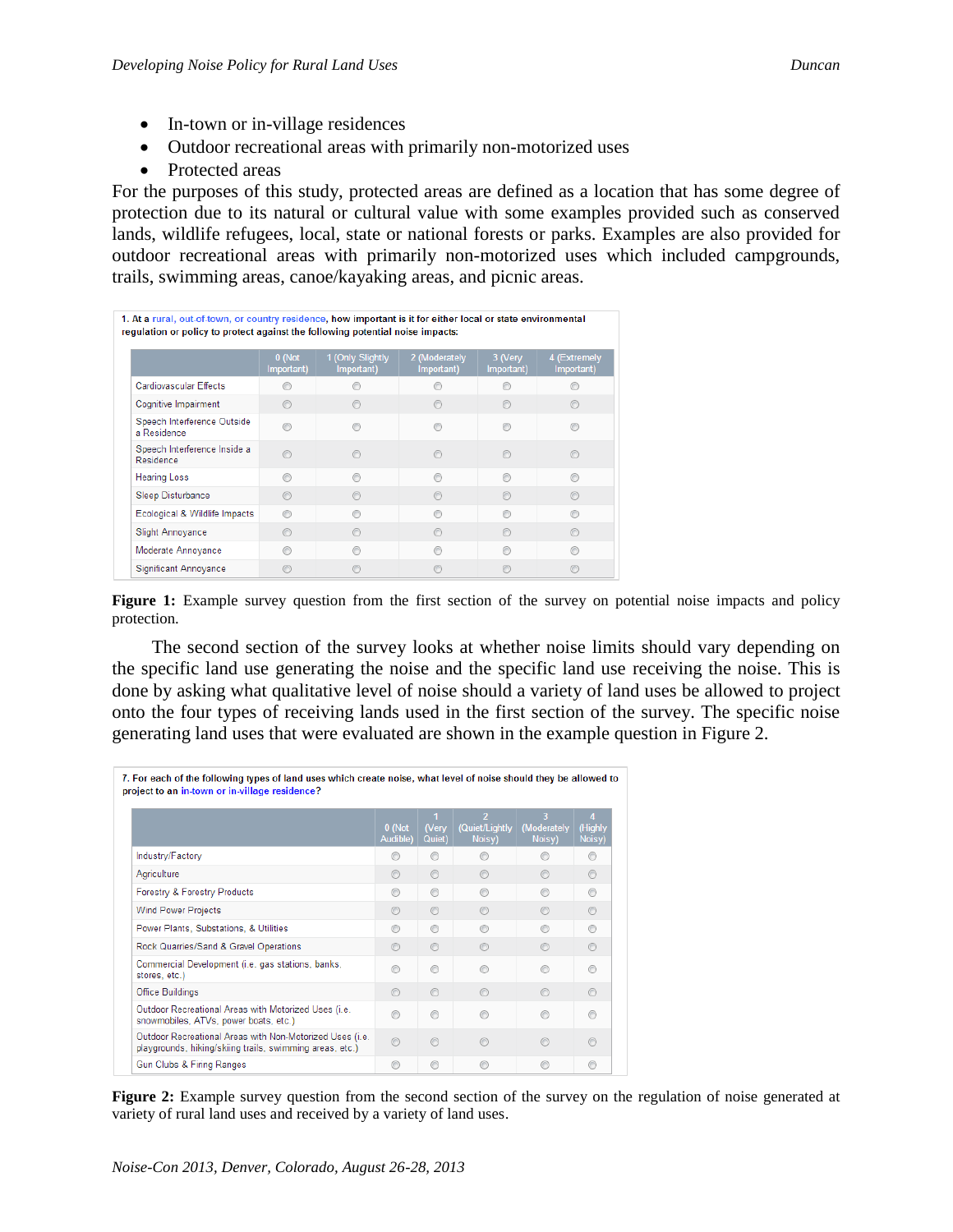If a respondent answers that noise from a specific land use should be "0 (Not Audible)" or "1 (Very Quiet)" at a given receiving land, they are then asked the same question again on a following page, except the second time they are informed that by answering "0 (Not Audible)" or "1 (Very Quiet)", it may be difficult to site some developments that create noise which could potentially affect local economics or contribute to sprawl. This modified question is asked not assuming that strict noise regulations affect local economics or contributes to sprawl, but if that were the case, to see if the respondent's answers change.

The third section of the survey asks general questions about noise pollution, regulation, and the respondent's involvement in permit hearings. Some examples of questions from this section are shown in Figure 3.

| 11. What existing environmental factor most impacts your life personally? |                                                                                                                 |  |  |  |
|---------------------------------------------------------------------------|-----------------------------------------------------------------------------------------------------------------|--|--|--|
| <b>Water Pollution</b><br>⊙                                               | Air Pollution                                                                                                   |  |  |  |
| Impacts to Visual Aesthetics<br>◎                                         | <b>Noise Pollution</b>                                                                                          |  |  |  |
| <b>Light Pollution</b><br>O                                               | Impacts to Wildlife and Ecosystems                                                                              |  |  |  |
| <b>Climate Change</b><br>⊙                                                | Impacts to Historical and Cultural Sites                                                                        |  |  |  |
| from a proposed development was discussed?                                | 12. Have you ever attended an Act 250, Public Service Board, or local planning hearing in which potential noise |  |  |  |
| O Yes                                                                     |                                                                                                                 |  |  |  |
| $\circ$ No                                                                |                                                                                                                 |  |  |  |
| need for protection from noise impacts?                                   | 14. How do you balance the difference between the need or desire for certain types of development with the      |  |  |  |
|                                                                           |                                                                                                                 |  |  |  |
|                                                                           | 15. Should economic considerations have a role in noise impact analysis of private and public projects?         |  |  |  |
|                                                                           |                                                                                                                 |  |  |  |
|                                                                           |                                                                                                                 |  |  |  |

**Figure 3:** Example survey questions from the third section of the survey.

### **3. SUMMARY OF INITIAL SURVEY RESULTS**

To date, there have only been 42 respondents out of a potential estimated pool of more than 10,000, so the current sample size is quite small. Of the 42 respondents, approximately 38.1% are from professional planning organizations, 9.5% are from attorneys, 7.1% are from general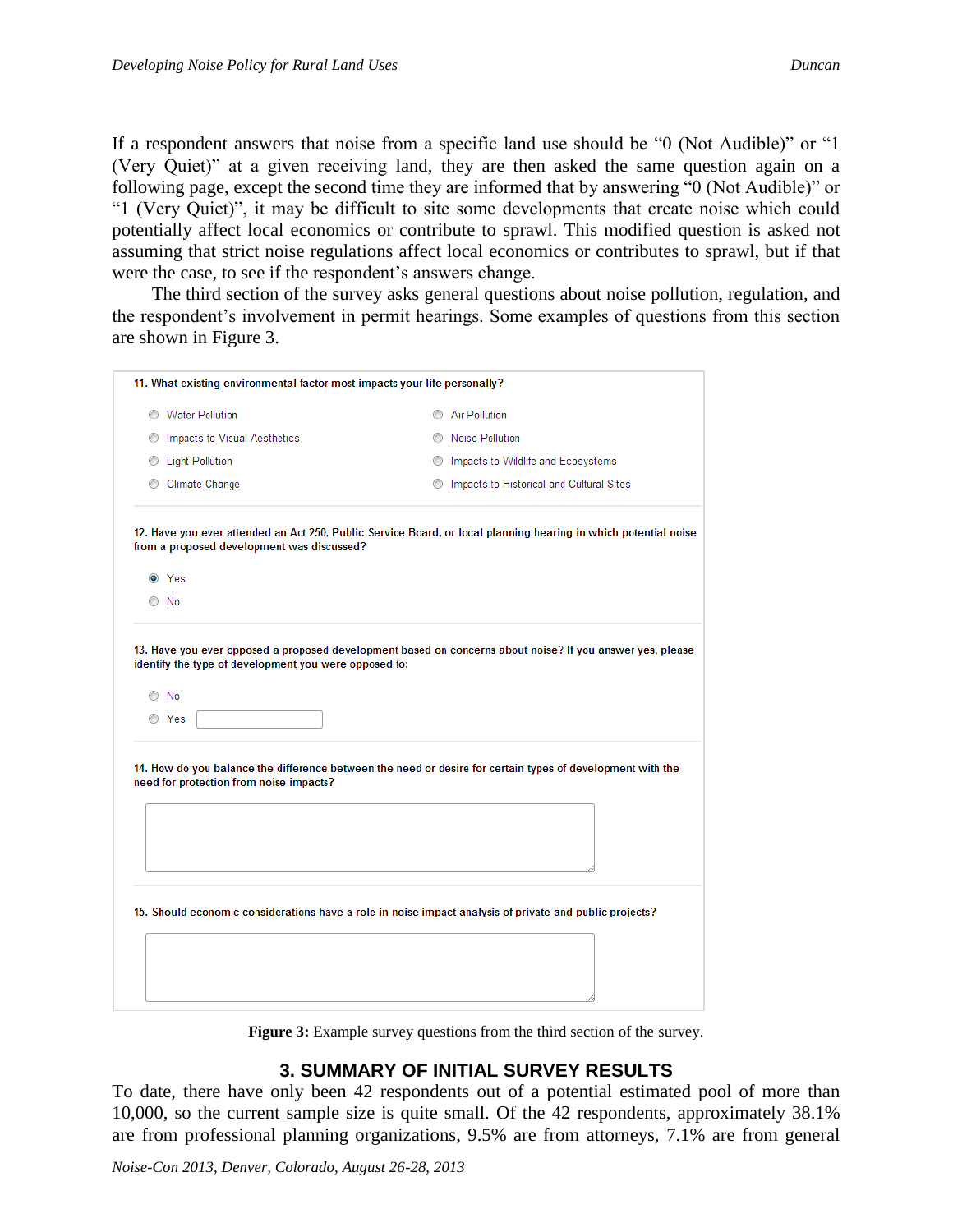businesses, 7.1% are from citizens or community groups, and 38.1% are from an environmental group that is known to be opposed to wind power development.

Despite the small sample size, it is interesting to see how the results are developing. Some high-level and general trends from the initial results are as follows:

- Protected areas require the greatest protection from noise impacts with slightly higher importance ratings than residences.
- Rural residences received slightly greater importance ratings for protection against noise impacts than town residences.
- All identified noise impacts received on average between moderately important and extremely important protection ratings for all receiving land uses with the following order of impacts from most important to least important for protection: hearing loss, significant annoyance, speech interference (interior), sleep disturbance, ecological & wildlife impacts, speech interference (outside), cognitive impairment, cardiovascular effects, moderate annoyance, and lastly, slight annoyance.
- Respondents were more accepting of moderate sound levels (2 "Quiet/Lightly Noisy") from agriculture and forestry land uses over other land uses included in the survey. They were slightly less accepting of moderate sound levels from rock quarries/sand and gravel extraction and outdoor recreational areas.
- The lowest acceptable levels (1 "Very Quiet") were applied to office buildings, power plants and substations, wind power projects, gun clubs and firing ranges, industrial land uses, and office buildings.

# **4. CONCLUDING COMMENTS**

This paper provided an initial summary of the survey portion of a study that is looking at how current scientific understanding of noise impacts can be applied to noise pollution policy by understanding the public's desire for protection from noise impacts. Additional and more detailed analyses of the survey results are currently underway. With a small sample size it is difficult to make any conclusive statements, but general trends were identified in the importance of protection for various noise impacts and receiving land uses and the acceptability of varying levels of sound from a variety of noise producing land uses.

While this initial study utilizes qualitative surveys and interviews, future studies are envisioned that would potentially entail quantitative surveying and focus groups. It would of course be good for future survey work on this topic to include random sampling rather than selected distribution over various organizations' networks, and a much larger sample size is desirable. Nonetheless, a basic framework of assessing public input in the development of noise pollution policy is being developed.

#### **ACKNOWLEDGEMENTS**

This provided an introduction to a study that is being conducted for a Master's thesis in the Environmental Studies program at Green Mountain College. I would like to thank the following people for their valued feedback on the thesis as it progress: Dr. Sarah Mittlefehldt, Dr. Tom Adler, Rich Peppin, Ken Kaliski, and Les Blomberg.

#### **REFERENCES**

- 1. McLean Enterprises Corporation, Findings of fact, conclusions of law and order, application #2S1147-1-EB, (Vermont Environmental Board, 2004).
- 2. Barre Granite Quarries, Findings of fact, conclusions of law and order, application #7C1079, (Vermont Environmental Board, 2000).